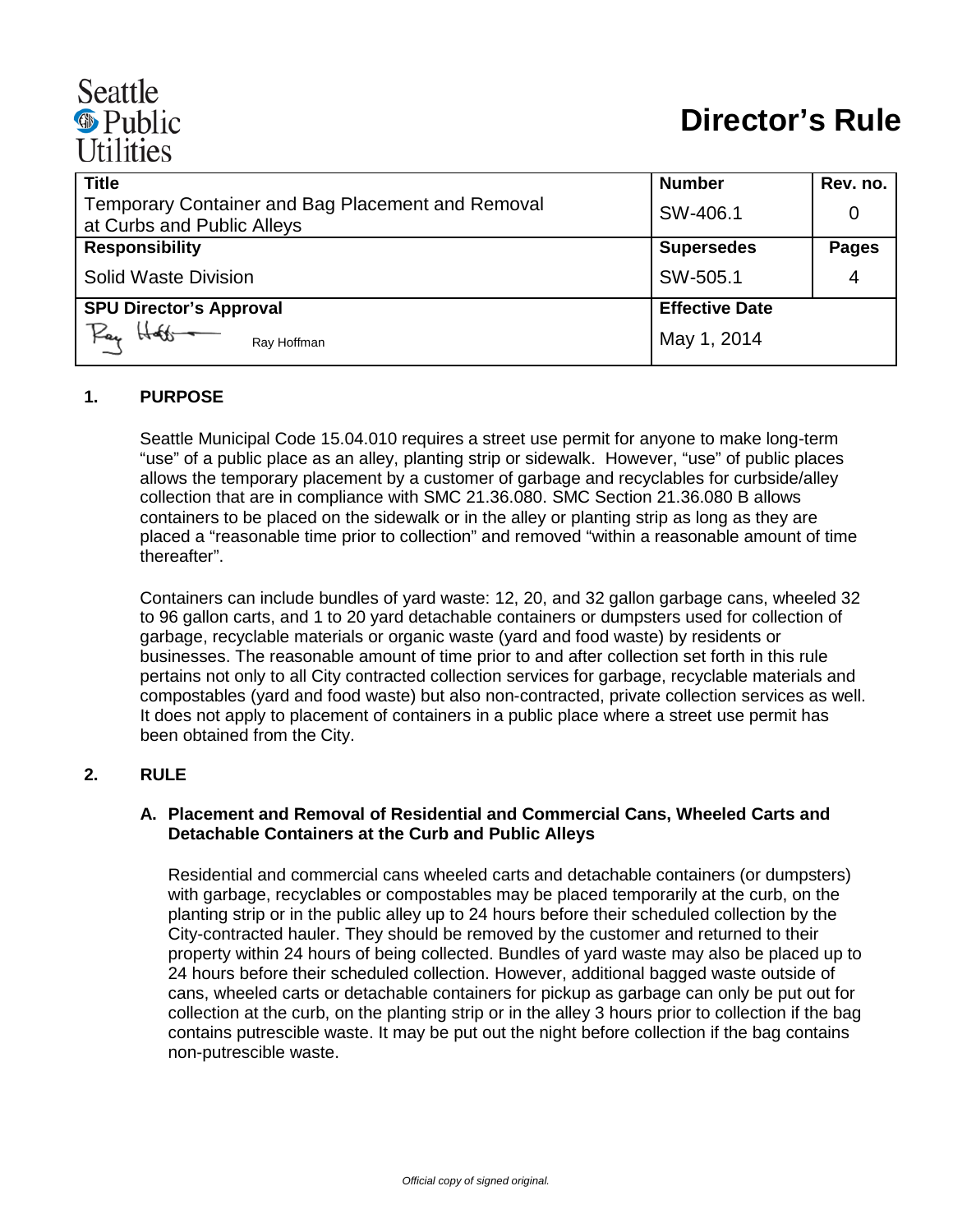There should be no permanent storage of cans, wheeled carts or detachable containers on public sidewalks, planting strips or in alleys unless the property owner has no space to store containers on their property or inside their building. Then containers may be left only along the side of public alleys as long as they are kept lidded, the area around them is kept clean and they do not interfere with pedestrian or vehicular traffic access and use. The SPU Director designee may verify lack of off-right-of-way storage space.

# **B. Clear Alleys Program**

Many public alleys in Downtown and Neighborhood Business Districts have permanent solid waste dumpsters which provide cover for uncivil and illegal behaviors, impede pedestrian and vehicular traffic use, and attract illegal dumping. As replacement for such dumpsters in public alleys, a prepaid bag system will be used by businesses, apartments and condominiums in Designated Business Districts through the City's two contracted haulers for garbage unless they have storage space for containers on private property or choose to self-haul garbage to the City's transfer stations.

The City's contractors and private recycling companies are to offer prepaid bags for recyclables if there is no on-site storage for containers on a customer's property though carts may be used for certain materials subject to the requirements of section G of this rule.

# **C. Designated Business Districts for the Clear Alleys Program**

The following are the Designated Business Districts approved by the SPU Director for inclusion in the Clear Alleys Program:

- 1) *Downtown (including Belltown, the Denny Triangle, and the Commercial Core)* The boundaries of the Downtown Designated Business District are Elliot Bay to the west, Bay Street to Denny Way to the north (south side of those respective streets), Interstate 5 to the east (west side of the highway) and Yesler Way to the south (north side of the roadway). Private streets, alleys, and piers are not covered under this rule.
- 2) *Pioneer Square*

The boundaries of the Pioneer Square Designated Business District are Elliot Bay to the west, Yesler Way to the north (south side of the street), Fourth Avenue South to the east (west side of roadway) to South King Street to the south and then west along South King Street to Occidental Avenue South (west side of roadway). The eastern boundary then becomes Occidental Avenue South (west side of the roadway) south to South Royal Brougham Way (north side of roadway). From the southern boundary of South Royal Brougham Way, the western boundary follows First Avenue South north to Railroad Way South and then to Alaska Way South north to South King Street. Private streets, alleys, and piers are not covered under this rule.

3) *International District*

The boundaries of the International District Designated Business District are Yesler Way to the north (south side of street), Fourth Avenue South to the west (east side of street) to South Dearborn Street to the south (north side of street) to Interstate 5 to the east (west side of interstate).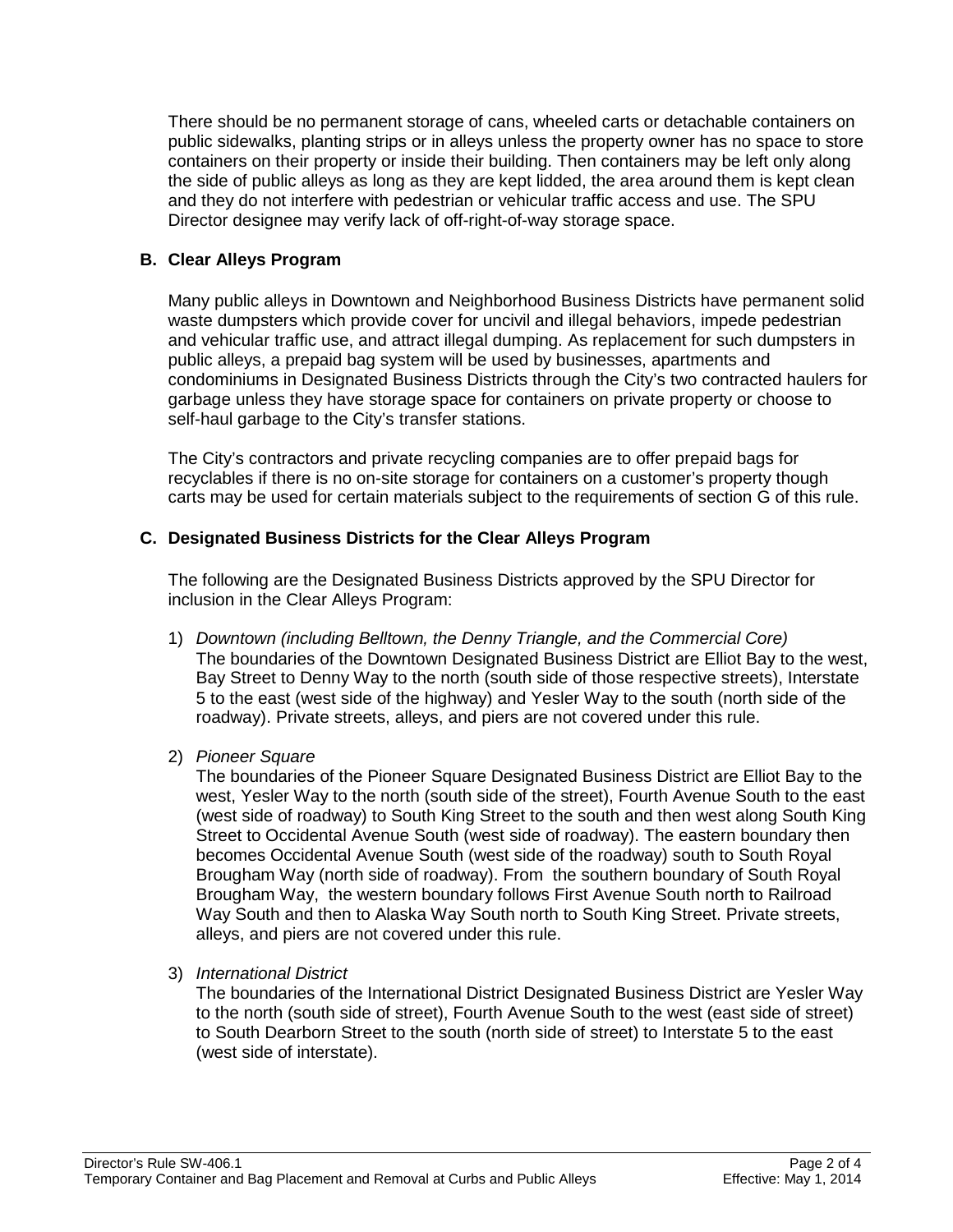4) *Columbia City*

The boundaries of the Columbia City Designated Business District are South Dawson Street to the south (north side of street), South Alaska Street to the north (south side of street), 37<sup>th</sup> Avenue South to the west (east side of street), and 39<sup>th</sup> Avenue South to the east (west side of street).

- 5) Other Designated Business Districts that have expressed interest in the Clear Alleys Program and may be included in the future are:
	- East Olive/East Union/Capitol Hill
	- South Lake Union
	- Uptown/Lower Queen Anne
	- Fremont
	- University District
	- North of the University of Washington Campus
	- West Seattle Junction

#### **D. Placement and Removal of Residential and Commercial Cans, Wheeled Carts and Detachable Containers on Public Sidewalks and Alleys within Designated Business Districts**

Residential and commercial cans, wheeled carts or detachable containers with garbage, recyclables or compostables may be placed at the curb or along the side of public alleyways during the hours of 7 p.m. to 7 a.m. or up to 3 hours before their scheduled collection by a City-contracted or private collector if no storage space is available on private property. They must be removed and returned to the customer's property within 3 hours of being collected. Bundles of yard waste may also be placed up to 3 hours before their scheduled collection. The SPU Director's designee may deny the overnight storage locations or the daytime collection of containers.

There should be no permanent storage of cans, wheeled carts and detachable containers on public sidewalks and planting strips or in public alleys.

# **E. Prepaid Color Coded Bag Alternative to Detachable Container Use**

Residential and commercial customers, choosing this City-contracted service for garbage, will be provided with prepaid color coded bags and a collection schedule by their Citycontracted hauler. Prepaid bags may be used for recyclables subject to the requirements of section G of this rule. Customers will set out prepaid bags for collection no more than three hours before the scheduled pickup time.

The bags will be color coded according to the type of material being collected. Private recycling collectors may choose to offer customers a similar bag service and must provide customers with a collection time schedule. Customers) will set out bags for collection no more than three hours before the scheduled pickup time.